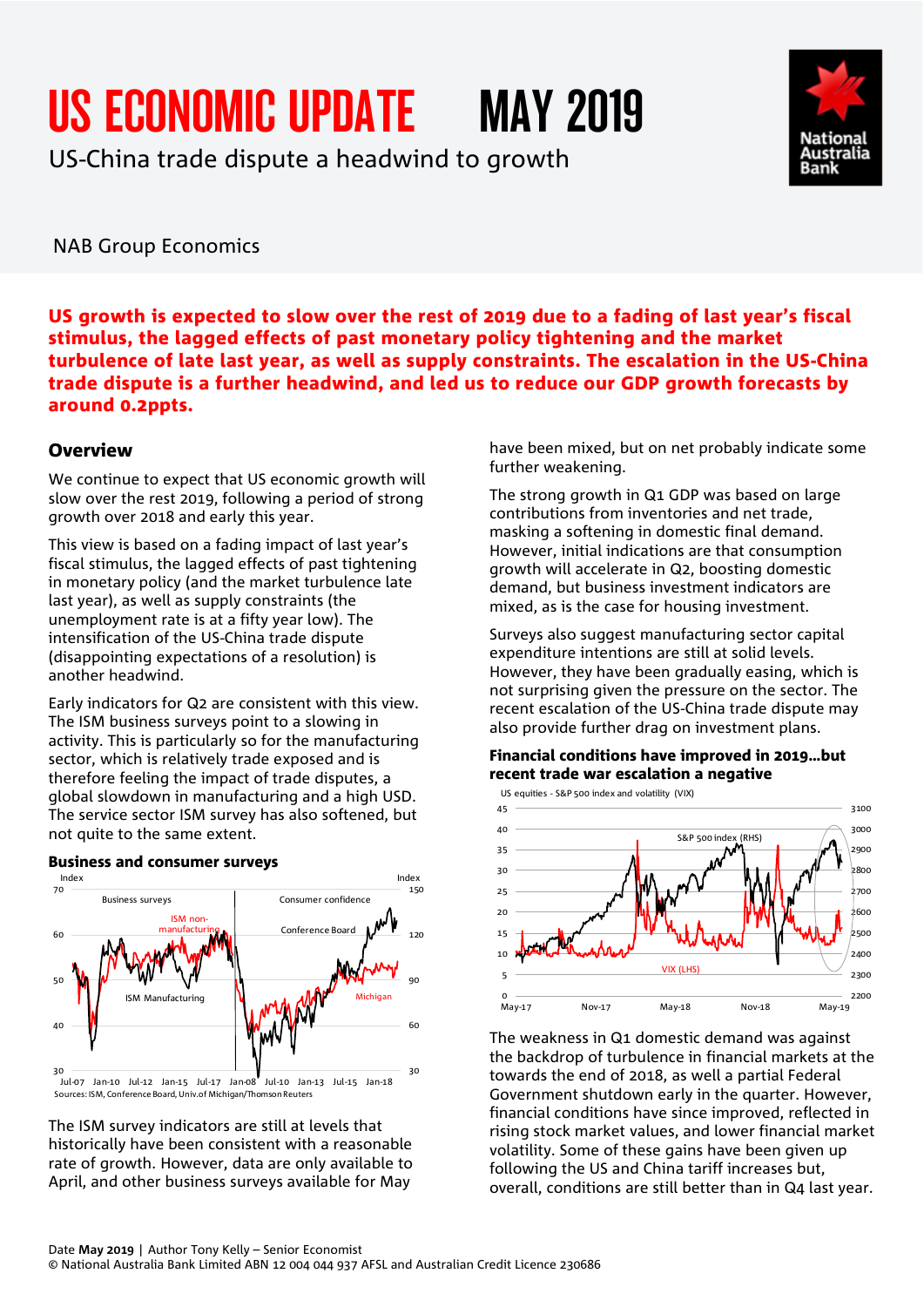One factor behind the improvement in financial markets was a change in stance from the Fed, moving away from signalling rate hikes to a 'patient', no rate change stance. Financial markets have gone further, pricing in a rate cut by the end of the year. A key issue to watch in this regard, absent a major shift in the trajectory in the economy, will be inflation.

Core inflation (PCE inflation ex food and energy) has slowed to 1.5% yoy, below the Fed's 2% target. There is also concern that, with inflation expectations relatively low by historical standards, sub-below 2% inflation is becoming entrenched.

The Fed's view is that core inflation has fallen below 2% due to some transitory factors. Other measures of underlying inflation support this as they have not fallen in the same way. We also expect inflation to track back to 2% and so do not expect a rate cut. Clearly though, if inflation does not move higher at some point the Fed may feel it needs to act.

#### Measures of underlying inflation diverging



Jul-12 Nov-13 Mar-15 Jul-16 Nov-17 Mar-19 Aug-13 Dec-14 Apr-16 Aug-17 Dec-18 Sources: Cleveland Federal Reserve (median, trimmed mean CPI), Atlanta Federal Reserve (Trimmed mean PCE), BEA, NAB.

While we expect inflation to track back to around 2%, we do not expect it to move much beyond this. With the unemployment rate falling to 3.6% in April, its lowest level since 1969, the other side of the Fed's mandate is increasingly tight. However, absent inflationary pressure there is little incentive for the Fed to increase rates. This is particularly so as many Fed members, given their concerns over low inflation expectations, may welcome a period of above target inflation. As a result, it is hard to see a scenario where rates are increased this year.

We are forecasting US GDP growth of 2.5% in 2019 and then around long-term trend growth of 1.8% in 2020 and 2021. What is disguised by the year-average growth numbers is that that our forecasts see the slowdown as mainly occurring this year. Clearly, this will be dependent on no new shocks to the economy, including further escalation of the US-China trade dispute, something which is a clear risk.

#### US-China trade dispute

Heading into May the general expectation was that the US and China would soon make a deal on trade. Not only have these hopes been dashed, but the trade dispute has worsened.

The US increased tariffs on around \$200b of Chinese imports from 10% to 25%. Moreover, it has formally started the process of putting in place tariffs on most remaining imports from China. There have also been actions targeted at specific Chinese companies (e.g. Huawei) which (rightly or wrongly) are being viewed as part of the trade dispute. In return, China has increased the range of tariffs on around \$60b of imports from the US from 5-10% to 5-25%.

The measures announced in May by the US amount to a tax increase on US consumers and businesses (importing intermediate goods) of around 0.15% of US GDP. Similarly, China's tariff measures amount to a tax increase on its consumers and businesses, but only of around 0.05% of GDP.

#### Tariff measures in context

|                                         | total tariffs on<br>China* | of which: May 19<br>measures |
|-----------------------------------------|----------------------------|------------------------------|
| US tariff revenue (\$US, bn)            | 62.5                       | 30                           |
| US tariff revenue (% GDP)               | 0.30                       | 0.14                         |
| Goods exports affected by China tariffs |                            |                              |
| as % of total exports                   | 6.6                        | 3.6                          |
| as % of GDP                             | 0.5                        | 0.3                          |
| Increase in average tariff rate         |                            |                              |
| US                                      | 2.5                        | 12                           |

\* Includes July/August 2018 (25% on 50b), September 2018 (10% on \$200b) and May 2019 tariffs (extra 15% on 200b)

The burden of the tariffs may not simply be on consumers in the country imposing the tariff, as affected exporters may choose to absorb some of the tariff in their margins. However, IMF research suggests that in the US, the tariffs have largely been passed through to consumers or absorbed in the margins of US importers. Of course, faced with higher prices, demand for the affected products will fall (or substitutes from other countries used) so exporters in both countries will also be affected.

In any event, taken together the recently announced US and China tariff measures amount to a small fiscal contraction for the respective economies and an even smaller one for the global economy.

#### Tariffs having a large impact on US-China trade



Aug-03 Aug-06 Aug-09 Aug-12 Aug-15 Aug-18 Oct-05 Oct-08 Oct-11 Oct-14 Oct-17 Sources: Census

This is particularly so given the scope to reduce the tax burden of the tariffs by sourcing the affected imports from suppliers in other countries (or producing them domestically). The impact of previously announced tariff measures is evident in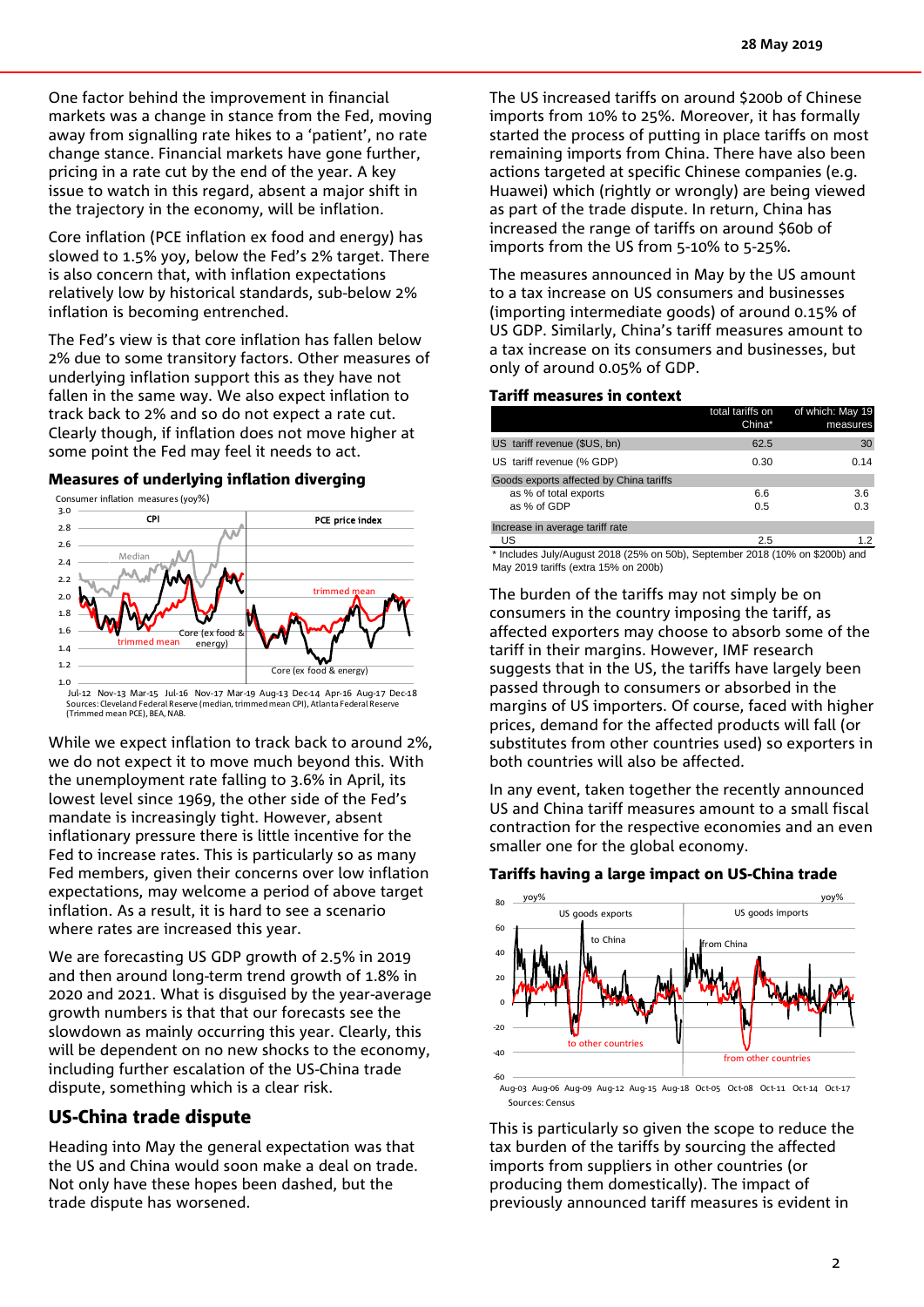the trade data – with US imports from China (and vice versa) down significantly.

This month's developments raise the prospect of further escalation of the trade dispute. If tariffs were further extended to all imports from China at a 25% rate, there would be an additional fiscal contraction of around 0.3% of GDP, bringing the total US fiscal contraction over 2018/2019 from tariff measures to around 0.6% of GDP which is starting to become sizable. This is even before considering possible US auto tariffs, a decision on which has been deferred by 180 days as the US seeks negotiations with countries it imports motor vehicles from.

Moreover, there are a range of potentially important indirect impacts from confidence and uncertainty affects as well as financial market volatility.

These are highlighted by the falls in equities markets following the recent tariff increases. The fall in equities is also consistent with the notion that tariff increases are a supply shock that will permanently lower growth (by dampening productivity as supply chain efficiency is reduced). An expectation of lower future growth can be quickly incorporated into forward looking indicators such as equities.

#### Trade policy uncertainty had been easing from very high levels before May tariff escalation



Uncertainty reflects the fact that while tariffs have increased, it is unclear whether they will be increased further or, alternatively, be scaled back in the event of an agreement being reached. It is hard to plan where is the best location to build your factory, for example, when you don't know what trading arrangements will be in coming years.

The Economic Policy Uncertainty index suggests that uncertainty relating to trade policy, after being at very high levels, had started to ease by April. While data are not available for May, this will almost certainly reverse. Research suggests that such uncertainty can negatively affect business investment.

The Atlanta Federal Reserve has been asking businesses about the impact of the trade dispute on capital spending. In mid-2018, it appeared small – while almost 20% of businesses were, or had, reassessed their plans the number of firms that had cut back, or postponed, investment wasn't much

higher than the number of firms that had increased investment. However, by January, the impact had become more pronounced, with around 10% of business scaling back their investment plans for 2019 (while few were adding investment). Most of this is through 'postponed' investment, consistent with the notion that businesses are waiting to see where trade policy ends up before committing resources.

Based on separate questions about actual capex, the Atlanta Fed estimates a nationwide impact on private investment of -1.2% in 2018. For 2019, the likelihood is that this impact will be even greater.

#### Uncertainty weighing on investment plans



A range of studies have been conducted about the possible impact on the US economy of tariff increases. For a 1ppt increase in the average tariff in the US (with matching retaliation from countries affected), the range of estimates of the resulting reduction in GDP is -0.06 to -0.18%. The tariffs announced this month on China amount to an increase of around 1.2ppts in the average US tariff rate. Following the tariff decision, we reduced our US GDP growth forecasts by close to 0.2ppts over the rest of 2019 and into early 2020. This is around the top end of estimates, reflecting the ongoing high levels of uncertainty about what will happen next and the impact on confidence.

# CONTACT THE AUTHOR

Tony Kelly Senior Economist – International [Antony.Kelly@nab.com.au](mailto:Antony.Kelly@nab.com.au)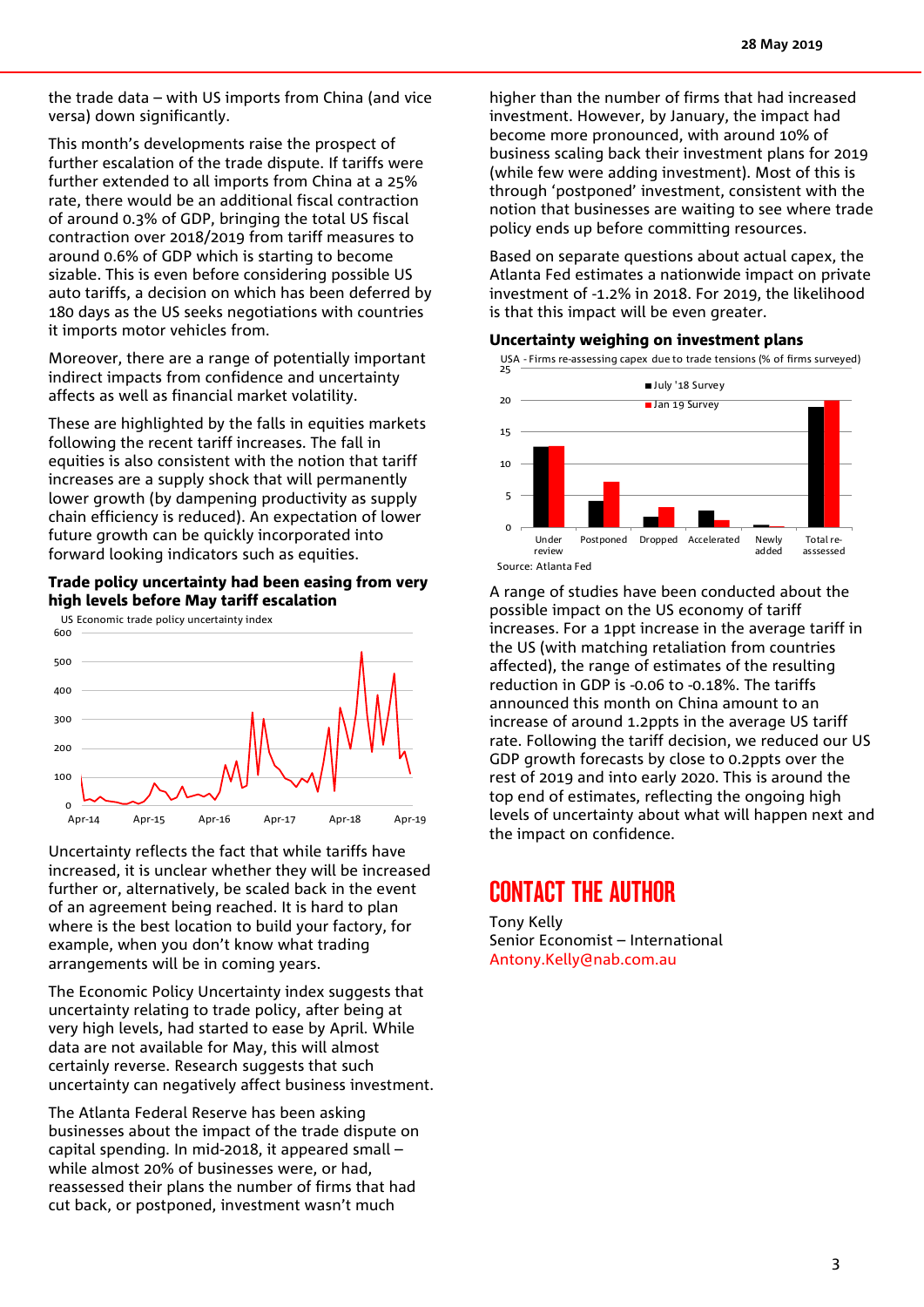# U.S. ECONOMIC & FINANCIAL FORECASTS

|                                         | Year Average Chng % |      |        | <b>Quarterly Chng %</b> |                |        |        |      |                |        |        |                |     |     |     |
|-----------------------------------------|---------------------|------|--------|-------------------------|----------------|--------|--------|------|----------------|--------|--------|----------------|-----|-----|-----|
|                                         |                     |      |        |                         | 2018           |        |        | 2019 |                |        |        | 2020           |     |     |     |
|                                         | 2018                | 2019 | 2020   | 2021                    | Q <sub>2</sub> | Q3     | Q4     | Q1   | Q <sub>2</sub> | Q3     | Q4     | Q <sub>1</sub> | Q2  | Q3  | Q4  |
| <b>US GDP and Components</b>            |                     |      |        |                         |                |        |        |      |                |        |        |                |     |     |     |
| Household consumption                   | 2.6                 | 2.3  | 1.9    | 1.8                     | 0.9            | 0.9    | 0.6    | 0.3  | 0.7            | 0.5    | 0.4    | 0.4            | 0.5 | 0.5 | 0.4 |
| Private fixed investment                | 5.2                 | 2.2  | 2.4    | 1.9                     | 1.6            | 0.3    | 0.8    | 0.4  | 0.3            | 0.6    | 0.7    | 0.7            | 0.6 | 0.5 | 0.5 |
| Government spending                     | 1.5                 | 1.9  | 2.0    | 1.8                     | 0.6            | 0.6    | $-0.1$ | 0.6  | 0.7            | 0.6    | 0.5    | 0.5            | 0.5 | 0.5 | 0.5 |
| Inventories*                            | 0.1                 | 0.2  | $-0.2$ | 0.0                     | $-0.4$         | 0.7    | 0.0    | 0.2  | $-0.3$         | $-0.1$ | $-0.1$ | -0.1           | 0.0 | 0.0 | 0.0 |
| Net exports*                            | $-0.3$              | 0.0  | 0.0    | 0.0                     | 0.3            | $-0.6$ | 0.0    | 0.3  | 0.0            | 0.0    | 0.0    | 0.0            | 0.0 | 0.0 | 0.0 |
| <b>Real GDP</b>                         | 2.9                 | 2.5  | 1.8    | 1.8                     | 1.0            | 0.8    | 0.5    | 0.8  | 0.4            | 0.4    | 0.4    | 0.4            | 0.5 | 0.5 | 0.4 |
| Note: GDP (annualised rate)             |                     |      |        |                         | 4.2            | 3.4    | 2.2    | 3.2  | 1.4            | 1.7    | 1.7    | 1.8            | 1.9 | 1.9 | 1.8 |
| US Other Key Indicators (end of period) |                     |      |        |                         |                |        |        |      |                |        |        |                |     |     |     |
| PCE deflator-headline                   |                     |      |        |                         |                |        |        |      |                |        |        |                |     |     |     |
| Headline                                | 1.9                 | 1.6  | 2.2    | 2.0                     | 0.5            | 0.4    | 0.4    | 0.1  | 0.5            | 0.5    | 0.5    | 0.5            | 0.6 | 0.6 | 0.5 |
| Core                                    | 1.9                 | 1.8  | 2.1    | 2.1                     | 0.5            | 0.4    | 0.4    | 0.3  | 0.4            | 0.5    | 0.5    | 0.5            | 0.5 | 0.5 | 0.5 |
| Unemployment rate - qtly average (%)    | 3.8                 | 3.6  | 3.6    | 3.6                     | 3.9            | 3.8    | 3.8    | 3.9  | 3.7            | 3.6    | 3.6    | 3.6            | 3.6 | 3.6 | 3.6 |
| US Key Interest Rates (end of period)   |                     |      |        |                         |                |        |        |      |                |        |        |                |     |     |     |
| Fed funds rate (top of target range)    | 2.5                 | 2.5  | 2.5    | 2.5                     | 2.0            | 2.3    | 2.5    | 2.5  | 2.5            | 2.5    | 2.5    | 2.5            | 2.5 | 2.5 | 2.5 |
| 10-year bond rate<br>.                  | 2.7                 | 2.7  | 2.9    | 2.9                     | 2.9            | 3.1    | 2.7    | 2.4  | 2.5            | 2.7    | 2.7    | 2.8            | 2.8 | 2.9 | 2.9 |

Source: NAB Group Economics

\*Contribution to real GDP growth